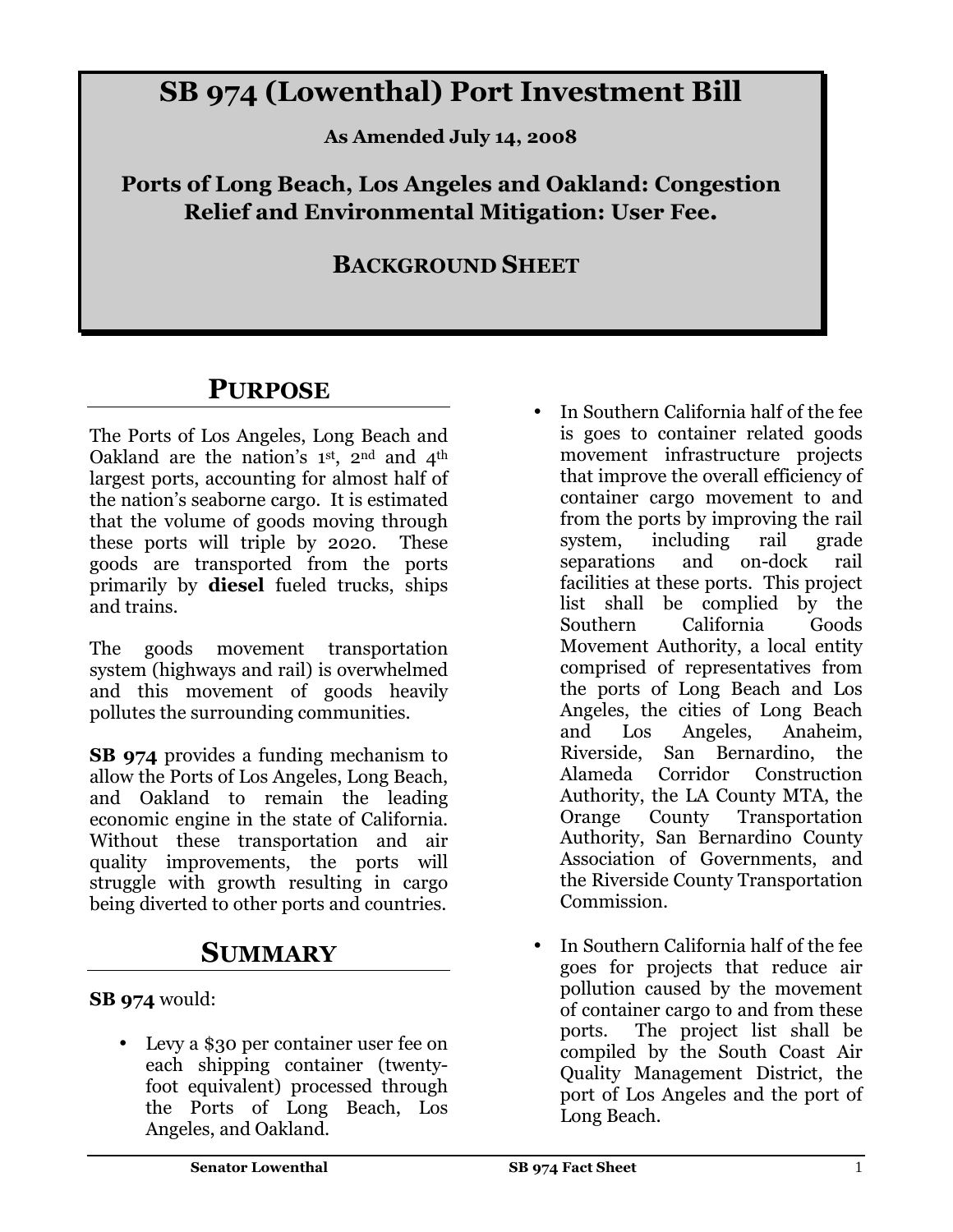- In Northern California half of the fee is goes to container related goods movement infrastructure projects that improve the overall efficiency of container cargo movement to and from the port by improving the rail system, including rail grade separations and on-dock rail facilities at the port of Oakland. This project list shall be complied by the Metropolitan Transportation Commission and the Port of Oakland.
- In Northern California half of the fee goes for projects that reduce air pollution caused by the movement of container cargo to and from the port of Oakland. The project list shall be compiled by the Bay Area Air Quality Management District and the Port of Oakland.
- Prohibits any monies from this user fee from being transferred to the General Funds of the ports or cities of Los Angeles, Long Beach, or Oakland.
- Authorizes the Ports of Los Angeles, Long Beach and of Oakland, to enter into financing agreements to issue revenue bonds to fund these projects.

### **BACKGROUND**

- According to a report by the State Air Resources Board, **pollution from our state's ports causes 3,700 premature deaths annually.**
- The State Air Resources Board recently estimated that **over the next 15 years, polluting activity from operations at California's ports will have an aggregate health impact equivalent to approximately \$200 billion** in present value dollars.
- A disproportionate number of communities impacted by port pollution are low-income communities of color, the state currently shoulders much of these port-caused health costs.
- By 2020, ports and freight transport operations will be the largest source of particulate matter (PM) and nitrogen oxide (NOx) emissions in the state, producing more diesel PM than all passenger vehicles, off-road equipment and stationary sources *combined*.
- A study by marine transport experts in 2006, found that California's ports would feel minimal to no impact from a \$30 per TEU fee levied on containers, especially when growth projections are considered.
- According to the Los Angeles Economic Development Corp. (LAEDC), **Southern California must spend at least \$10.5 billion to improve railroads, rail yards and highways to keep up with surging international trade or risk losing more than 500,000 new jobs and more than \$1 billion of taxes a year.**
- A presentation in March of this year, on the "Pulse of the Ports", by Bill Rooney, managing director of Hanjin Shipping, showed that if the Los Angeles-Long Beach port complex continues to grow at 8% a year, it would reach capacity in 2010. The growth rate from 2001 to 2006 was 15% and growth this year was expected to be 10%.
- **Southern California risks losing \$12.1 billion in federal highway funds if federal Clean Air Act standards aren't met**. So far, the basin has failed to meet national standards for ozone or for particulate emissions.
- According to the Governor's January 2007 Goods Movement Action Plan there are approximately \$15 billion in short-term, high-priority goods movement projects.
- The Air Board's Emission Reduction Plan states that the estimated cost to reduce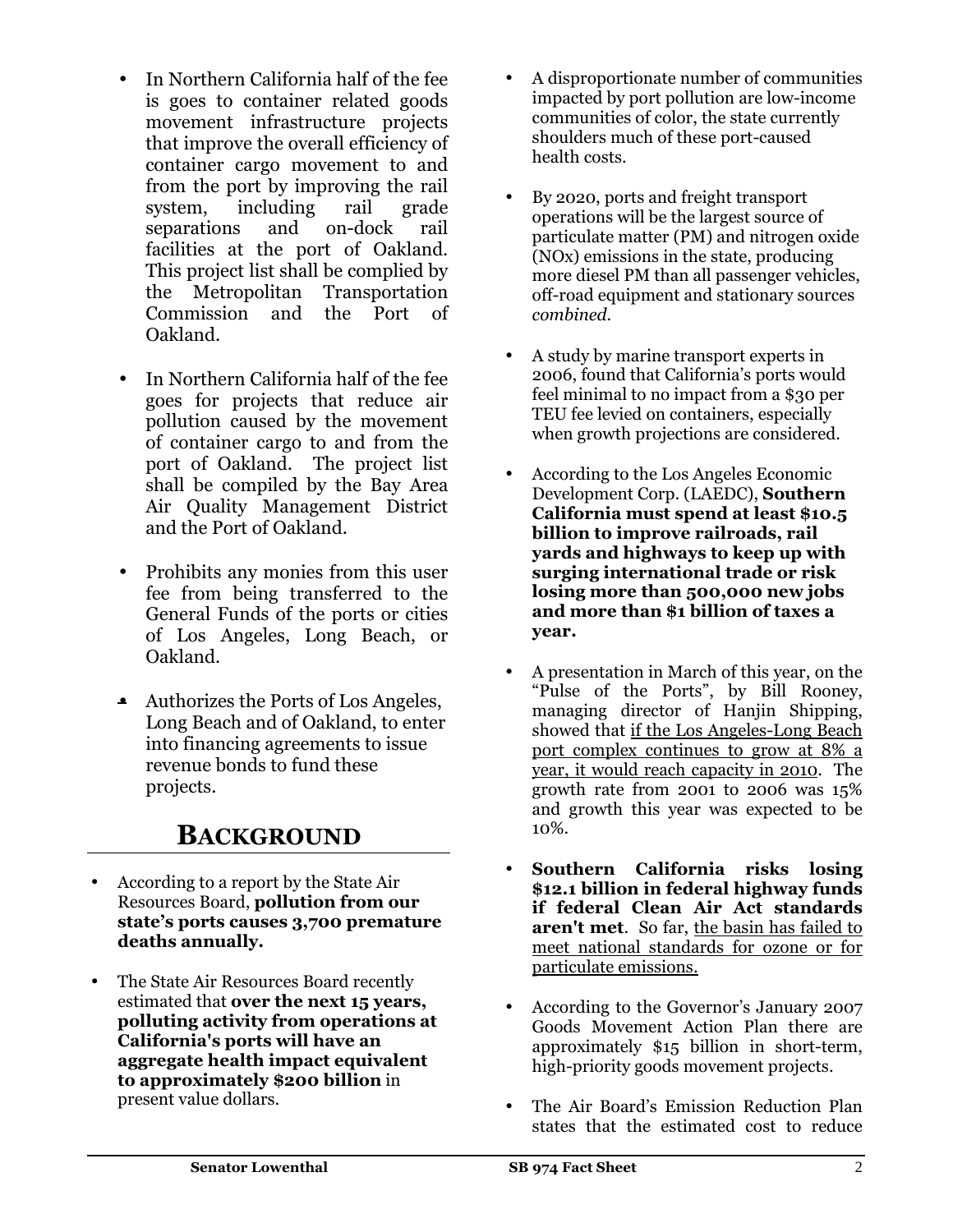goods movement pollution to 2001 levels is between \$6 billion and \$10 billion.

• The Air Board's Emission Reduction Plan shows that for every \$1 invested to reduce goods movement pollution, California would save between \$3 - \$8 in avoided health costs. Given this figure, **if SB 974 becomes law and there is \$3 billion invested in reducing goods movement pollution, SB 974 would save California between \$9 billion and \$24 billion avoided health costs.**

#### **SUPPORT**

- Alameda Corridor-East Construction Authority
- American Academy of Pediatrics, California Division
- American Cancer Society
- American Heart Association
- American Lung Association of California
- Armoudian, Maria -- Los Angeles Environment Commissioner
- Asthma Coalition of Los Angeles County
- Ballard Power Systems Inc.
- Bay Area Air Quality Management District
- Breast Cancer Fund
- Breathe California
- California Air Pollution Control Officers Association
- California Labor Federation
- California League of Conservation Voters
- California Natural Gas Vehicle Coalition
- California-Nevada Conference of Operating Engineers
- California Nurses Association
- California Teamsters
- California Thoracic Society
- Cerritos Chamber of Commerce
- City of Burbank
- City of Cerritos
- City of Commerce
- City of Cudahy
- City of Downey
- City of Lakewood
- City of Long Beach
- City of Signal Hill
- City of South Gate
- Clean Power Campaign
- Clear Edge Power
- Clergy and Laity United for Economic Justice
- Coalition for Clean Air
- Coalition for A Safe Environment
- Coalition on the Environment and Jewish Life of Southern California
- Communities for Clean Ports
- Community Action to Fight Asthma
- Consumer Attorneys of California
- Defenders of Wildlife
- DeMenno/Kerdoon
- Downey Chamber of Commerce
- Earth Day Los Angeles
- East Yard Communities for Environmental Justice
- Elizabeth Hudson Elementary School Environmental Committee
- Environment California
- Environmental Defense
- Foothill Cardiology
- Friends of the Earth
- Gateway Chamber Alliance
- Gateway Council of Governments (27 cities)
- Glendale Heart Institute Medical Group
- Harbor Watts Economic Development Corp.
- Intex Solutions Inc.
- Interfaith Environmental Council
- Lakewood Chamber of Commerce
- Long Beach Alliance for Children with Asthma
- Long Beach Unified School District
- Los Angeles Alliance for a New Economy
- Los Angeles County Democratic Party
- Los Angeles County Metropolitan Transportation Authority
- Los Angeles Mayor, Antonio R. Villaraigosa
- Mayor, Todd Campbell, City of Burbank
- Medical Advocates for Healthy Air
- Natural Resources Defense Council
- Orange County Taxpayers Association
- Orange County Transportation Authority
- Pacific Coast Drapery Manufacturing (Anaheim, CA)
- Parents for a Safer Environment
- Parents for Safer Schools
- People for Parks
- Physicians for Social Responsibility
- Planning and Conservation League
- Plug In America
- Progressive Christians Uniting
- Regional Asthma Management & Prevention Initiative
- The River Project
- San Gabriel Valley Council of Governments
- San Gabriel Valley Economic Partnership
- Santa Barbara County Air Pollution Control **District**
- San Francisco Medical Society
- SEIU Local 721 (85,000 members)
- Sierra Club California
- South Bay Cities Council of Governments (16 cities)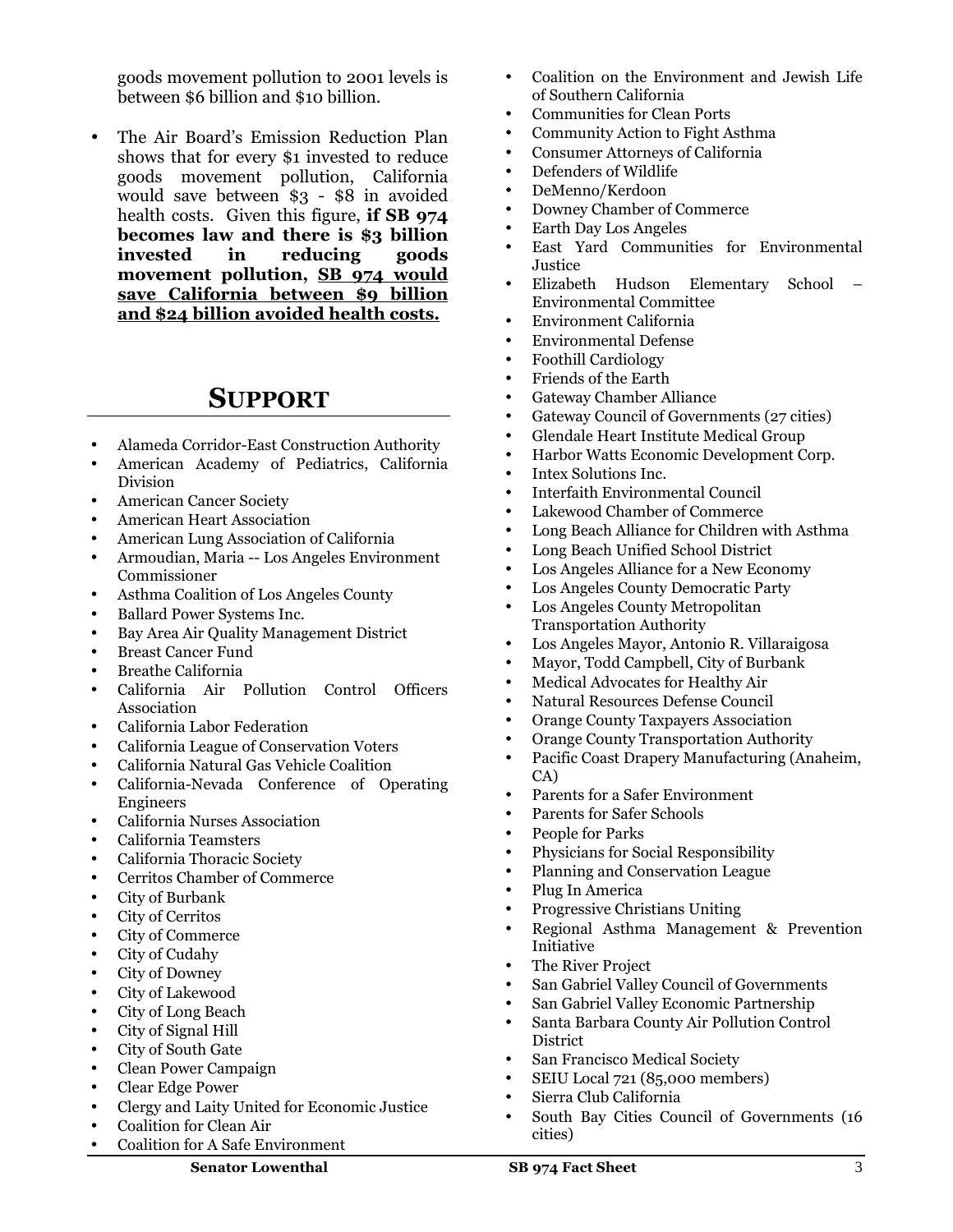- Southern California Association of Governments
- South Coast Air Quality Management District
- State Association of Electrical Workers
- State Building and Construction Trades Council
- Steven Bocho Productions
- Strategic Concepts in Organizing & Policy Education
- South Gate Chamber of Commerce
- Union of Concerned Scientists
- West Long Beach Association
- West Oakland Environmental Indicators
- World Oil Corp.

#### **OPPOSITION**

- Abercrombie and Fitch
- ACG Cotton Marketing LLC
- Ag Processing, Inc.
- Agricultural Council of California
- Agriculture Transportation Coalition
- Allenberg Cotton Co.
- Allen Group
- Aloha Airlines
- American Apparel and Footwear Association
- American Chemistry Council
- American Cotton Shippers Association
- American Council for Food Safety and Quality
- American Eagle Outfitters Inc.
- American Electronics Association
- American Foods Group
- American Forest and Paper Association
- American Import Shippers Association
- Anheuser-Busch Companies, Inc.
- Anzco Foods North American, Inc.
- APL
- Association of International Automobile Manufacturers
- Badger Forest Products
- Bank of Hawaii
- Beall's, Inc.
- Belk, Inc.
- Best Buy
- Blue Diamond Growers
- Bonanza Foods and Provisions, Inc.
- Bon-Ton Stores, Inc.
- Border Valley Trading LTD
- Borders Group, Inc.
- Borges of California
- Boscov's Department Stores, LLC.
- Braun Export
- Burger King, Inc.
- CA Commodity Export Corporation
- Calcot LTC
- California Bean Shippers Association
- California Business Properties Association
- California Cattlemen's Association
- California Chamber of Commerce
- California Citrus Mutual
- California Cotton Ginners and Growers Association
- California Farm Bureau Federation
- California Fisheries and Seafood Institute
- California Grain and Feed Association
- California Grape and Tree Fruit League
- California Grocers Association
- California Independent Grocers Association
- California League of Food Processors
- California Manufacturers & Technology Association
- California Metals Coalition
- California Nevada Soft Drink Association
- California Railroad Industry
- California Restaurant Association
- California Retailers Association
- California Seed Association
- California Taxpayers Association
- California Trade Coalition
- California Trucking Association
- California Warehouse Association
- Carriere Family Farms
- Castle & Cooke Homes Hawaii, Inc.
- Casual Male Retail Group, Inc.
- Central Pacific Bank
- Chamber of Commerce of Hawaii
- Charming Shoppes, Inc.
- Circuit City
- Coca-Cola Bottling Company of California
- Coca-Coal Bottling Co. of Southern CA
- Colorado Food Products
- Columbine Vineyards of Delano, CA
- Corona Chamber of Commerce
- Crain Walnut Shelling, Inc.
- Crate & Barrel
- CTP Transport, Inc.
- Dairy America, Inc.
- Del Monte Foods
- Derco Associates, Inc.
- Diamond Foods, Inc.
- Distilled Spirits Council
- Dole Food Company, Inc.
- Dressbarn, Inc.
- Duncan and Sons Lines, Inc.
- DVN Louis Dreyfus Corporation
- E.I. DuPont de Nemours & Co.

• Ethan Allan Global, Inc. • Food Marketing Institute

• Harland M. Braun and Company • Hawaii Island Chamber of Commerce • Hawaii Korean Chamber of Commerce

• Hewlett-Packard Company

• Hedley Construction and Development

• Howard Jarvis Tax Payers Association

• Hawaii Tourism Authority

• Heineken USA, Inc.

• Intel Corporation • JC Penny

• Home Depot

• Foreign Trade Association of Southern California

• Grocery Manufacturers/Food Products Association • Harbor Association of Industry & Commerce

- ECOM USA, Inc.
- Edwards Luggage • EFI Logistics, Inc.

Gap Inc. • Grain Millers, Inc.

**Senator Lowenthal SB 974 Fact Sheet** 4